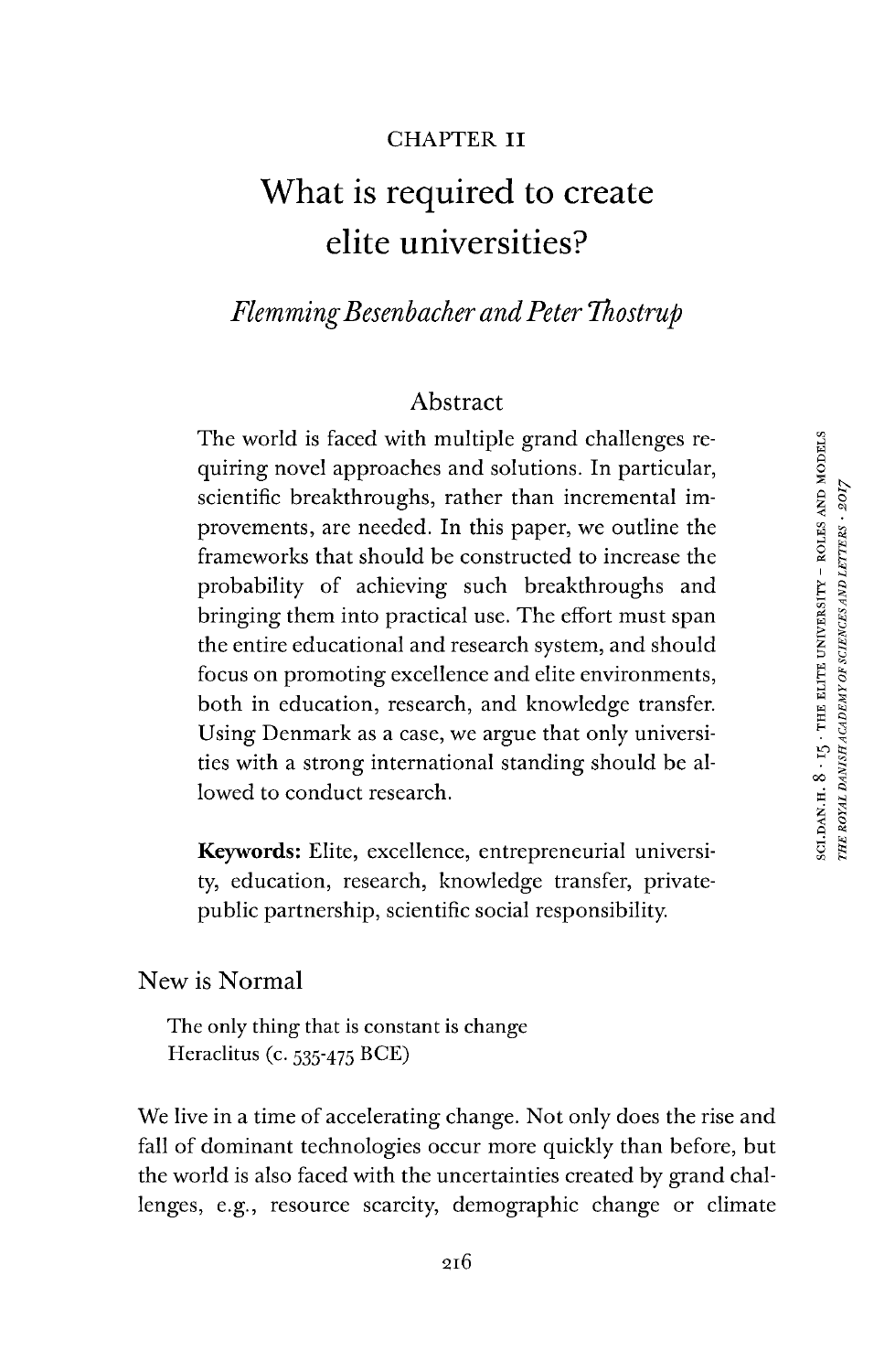change, forcing swift adaptation in all sectors and calling for a paradigm shift in science, industry and society.

As a continent, Europe is under pressure. Europe and Denmark have not managed to regain growth after the financial and geopolitical crises in the last decade. Europe is currently challenged by an increasing number of refugees, and over the last decades we have seen the displacement of manufacturing away from Europe to lowcost countries. The resulting loss in jobs, shifting demographics and weaker competitiveness conspire to threaten the long-term viability of European welfare states and give rise to social unrest and political instabilities.

We must not forget, that the income required to fund our fantastic welfare system comes from the private business sector. One of the most important societal framework conditions in helping businesses create value and grow is the access to knowledge and skilled, creative graduates:

*"A society's competitive advantage will come notfrom how well its schools teach the multiplication andperiodic tables, butfrom how wellthey stimulate imagination and creativity. "* (Albert Einstein)

Unconventional ideas, innovation, curiosity, and creativity are indeed required in the  $21^{st}$  century, and not least to meet the grand challenges and the UN <sup>17</sup> Sustainable Development Goals of our time. Much can be achieved by combining and implementing existing known technologies, but all projections tell us that scientific and technological breakthroughs, the ability to think outside the box and come up with new innovative solutions, are urgently needed to enable a prosperous and sustainable society in the long term. New innovative breakthrough solutions must often be sought in a cross-disciplinary and holistic approach covering both scientific, technical, and social aspects.

Novel solutions to social challenges are not only a necessity but are also often potential new business opportunities. Europe, and Denmark in particular, are at an advantage in that we possess the social characteristics allowing for cross-disciplinary and cross-sectorial collaboration, but an underlying precondition is always access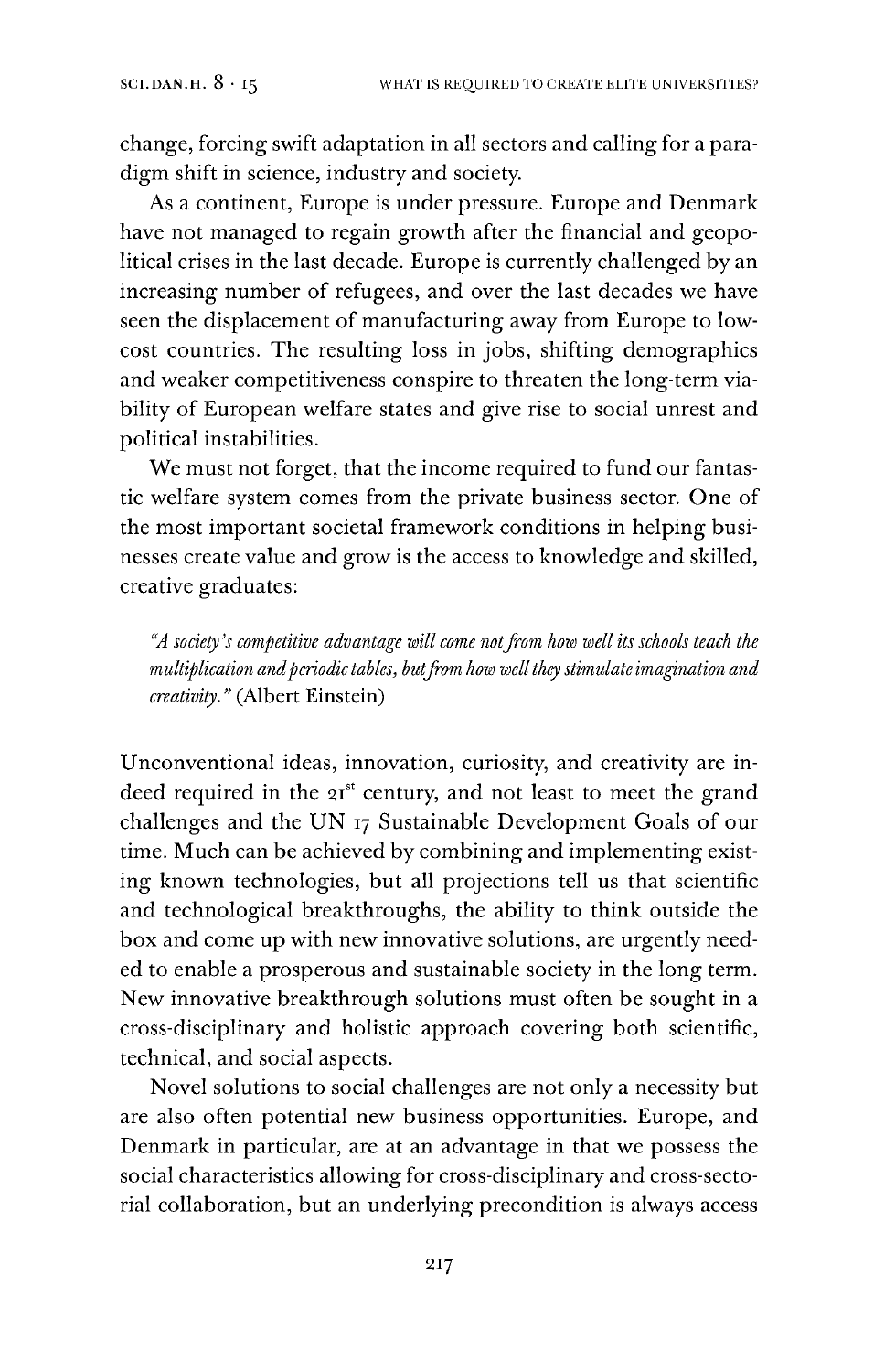to ideas, competences, and skills, originating in research and education. Both must be of the highest international standard, and in a time of austerity, this calls for a focusing of funds at the highest performing institutions - the elite universities.

Universities are unique in the way that education, research, and knowledge exchange with society co-exist on the same premises. The aspect of knowledge transfer has not traditionally been the primary focus at the universities, but has seen a surge in recent years. Strong synergies arise from the co-habitation of the three activities, resulting in what has been termed "the entrepreneurial university". While intertwined in practice, we choose to treat the three activities separately below for reasons of clarity.

# Excellence and Elite

We must, however, first try to define what is meant by "excellence". To describe excellence of any kind, the ancient Greeks often used the concept of Arete, which meant an outstanding fitness for purpose.<sup>[1](#page-2-0)</sup> The term is often associated with effectiveness and the use of all faculties to achieve real results. Excellence is thus the capacity of being outstanding or extremely good at fulfilling a specific set of tasks.

Consequently, an elite university excels at all its activities, achieving its multifaceted purpose defined by society. Also relevant when speaking of the performance and excellence of universities is the connotation of quality. Quality as opposed to quantity. The notion goes that focus on sheer quantity carries with it a degeneration of quality; particularly quality of the very highest international rank excellence. As we shall see below, this trade-off is not inevitable, if we are willing to abandon sameness and allow for a system that challenges a select group at a level above the broader base.

Individual excellence, no doubt, requires talent (intelligence), passion, dedication, and finally - not to be missed - hard work. On the other hand, the individual also requires an environment conducive to the unfolding of potential. In the university context, one should pay heed to the following warning:

<span id="page-2-0"></span>i. https://en.wikipedia. org/wiki/Arete\_(moral\_virtue)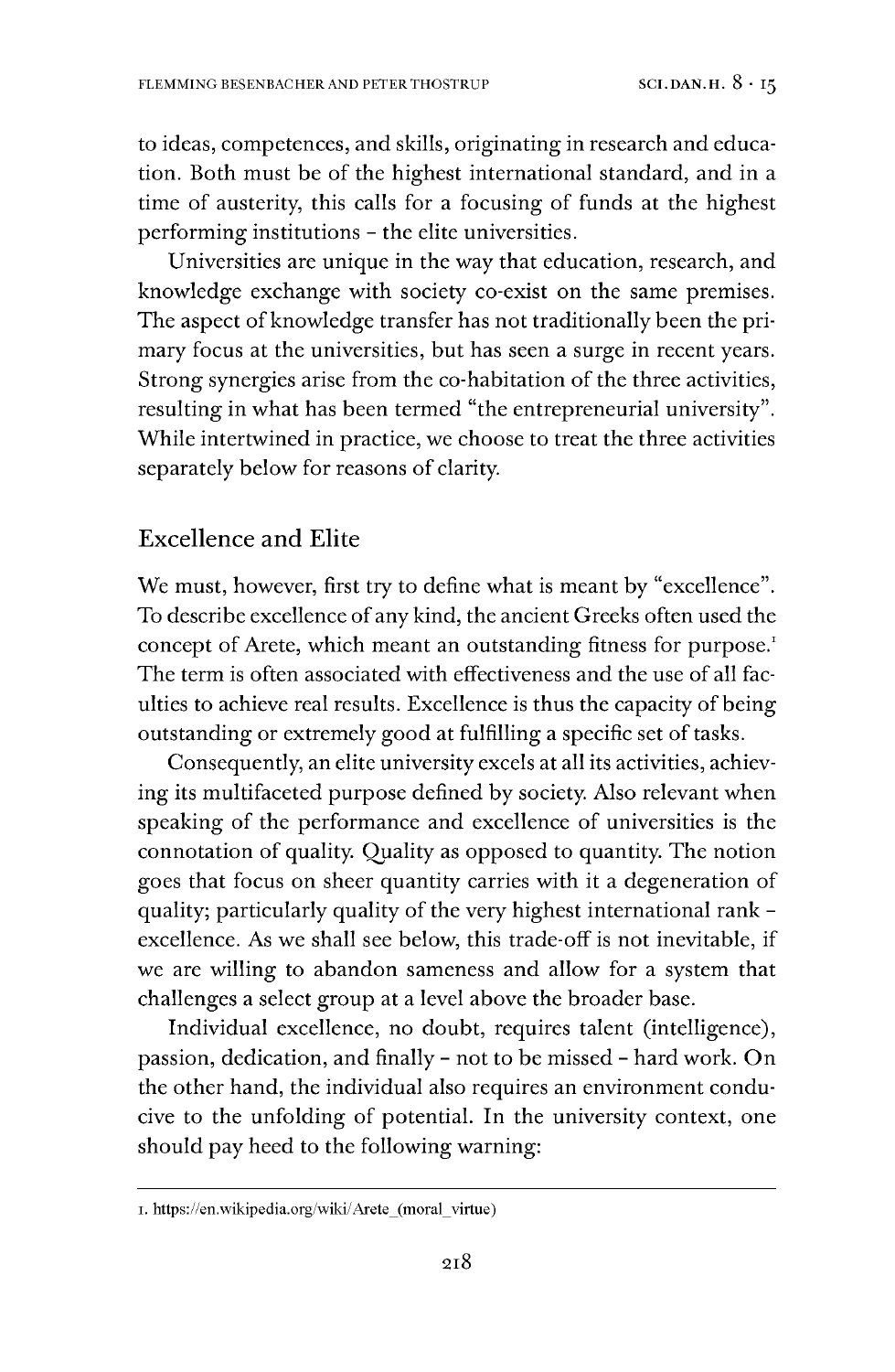*"Creativity/excellence in science, in the arts and in society, cannot be organised. It arises spontaneouslyfrom individual talent. Well-run laboratories canfoster it, but hierarchical organisations, inflexible, bureaucratic rules, andmountains offutilepaperwork can kill it... very quickly. Discoveries cannot beplanned; they pop up, like Puck, in unexpected corners. "*

Max Ferdinand Perutz, the founder of MRC-LMB, 1962 Nobel prize for the structure of hemoglobin, supervisor for Francis Crick (1914- 2002).

## Excellence in Education

First, we take a look at education, as it is the most important university activity, and the strongest impact universities today have on society is the knowledge embedded in the graduates from the universities.

Over the last decades, we have seen a transition for many universities from serving a few percent of the population into mass universities; e.g., in Denmark, the politically set goal is for 25% of a student year to get a university degree. Without a corresponding surge in teaching and research staff, inevitably, this has brought on harmonization of educations into more streamlined products. Universities concomitantly alter focus to completion times and other nonacademic distractions. With the increasing proportion of youngsters going to university, we are today facing the fact that most graduates cannot continue their career in the academic world at the universities but must instead pursue jobs in industry and public institutions, arguably the most efficient form of knowledge transfer to society.

Our observation is that in a given student year, the percentage of academic talents, who for instance have the capacity to successfully complete a PhD degree, is constant over time. The consequence of a higher number of students is that talents constitute a successively smaller fraction over time, and the possibility of challenging them at their own level is weakened.

We must wake up to the fact that we depend on outstanding talents; the group of high achievers who are able to move knowl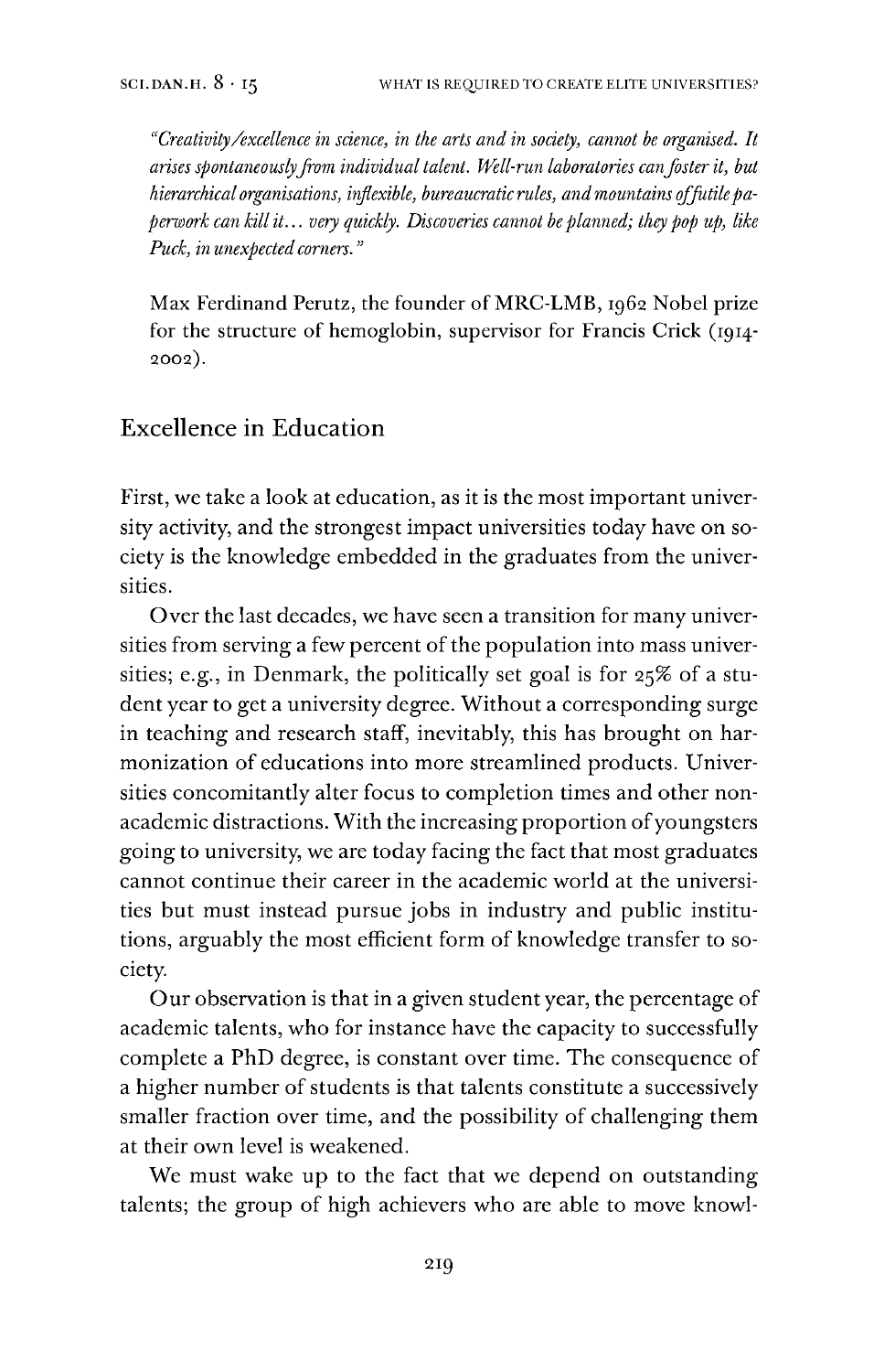edge frontiers and potentially make the scientific breakthroughs that we so urgently need. As in sports, we must, to a much higher degree, nurture the best talents, although not at the expense of the broader student community. We must challenge those willing and able, so that they may become the next generation of top scientists.

The rate of societal change is increasing, and education must change accordingly. Not by becoming fluid, but by becoming more resilient to change. For instance, this means that too early specialisation should be avoided as specialisation is bound to become obsolete. Instead, core competences, including literacy, numeracy, scientific literacy, and ICT literacy should be emphasized, and the students' level of abstraction should be challenged to strengthen their problem-solving abilities and mental acuity. Such competencies, as well as collaboration skills and creativity, are the most valuable skills for the  $21^{st}$  century entering the era of the  $4^{th}$  industrial revolution, and universities should educate students to meet these needs. Continuing education upon obtaining a degree is a natural extension, and universities also play an important role in this respect.

#### Excellence in Research

University management has the important task of creating the framework conditions necessary to achieve real scientific breakthroughs. This includes infrastructure (buildings, libraries, professional management, a comprehensive suite of complementary scientific instrumentation) and good technical infrastructure to build its own unique equipment.

An elite university consists of a critical mass of excellent individuals. For that reason, any department head should spend a significant fraction of his/her time identifying, supporting, and retaining the most talented young scholars, and only these. A strategic approach is warranted to facilitate targeted recruitment within specific research areas and avoid fragmentation. Initially, young scientists should be offered help, writing grant applications and should receive mentoring to get started on an independent research path.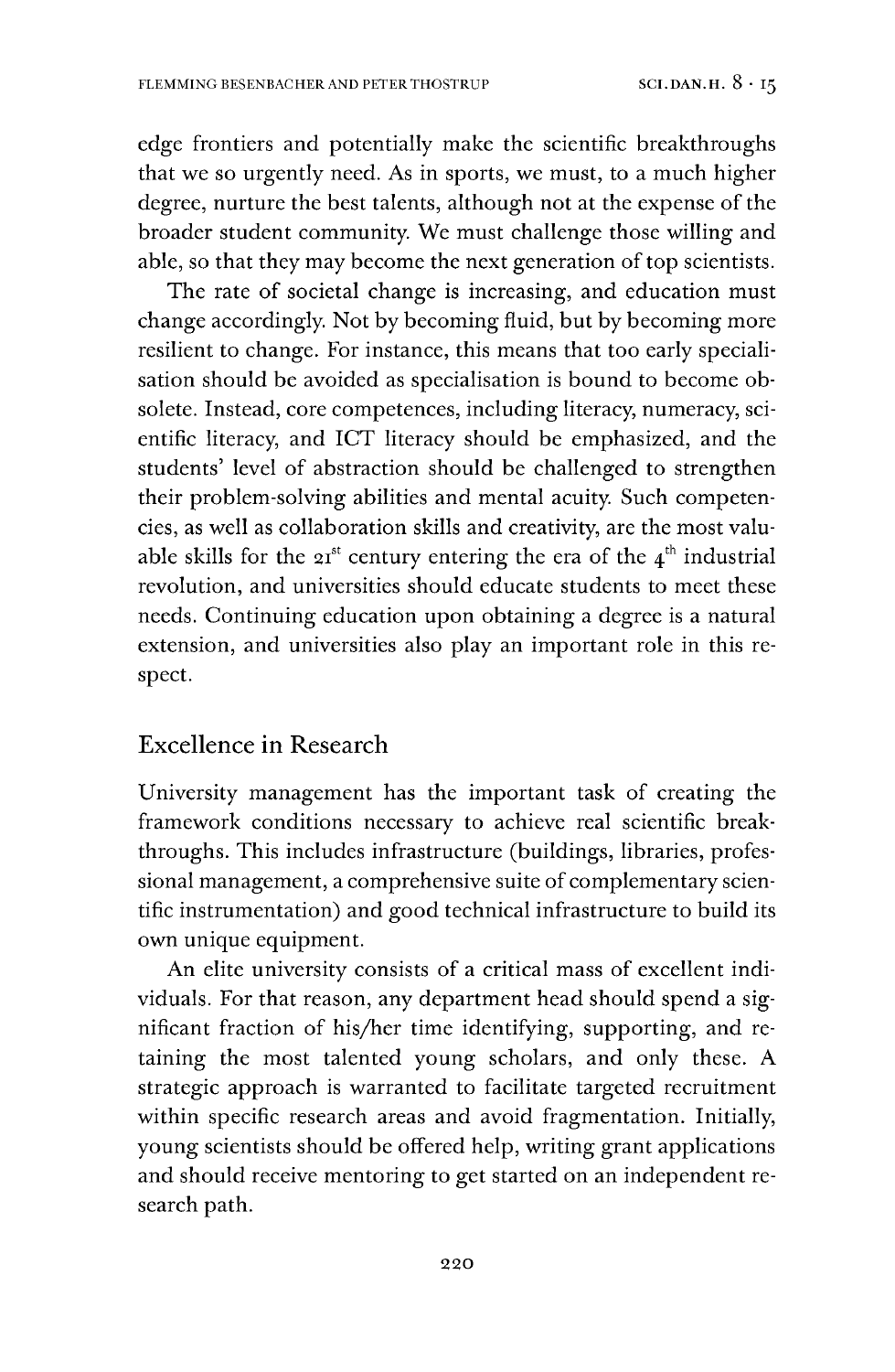In any case, it is very important to stress the independence aspect; we see far too many cases where young scientists remain or become dependent on an older, well established professor and his or her equipment and grants. Therefore, the strategy from the university academic leaders should always be to help young new scholars establish an independent research activity and then... get out of the way. The young (and older) scientist should be given the freedom to define and plan their own research. Time and space for reflection and immersion into a chosen research topic is of the essence. As e.g. Max Perutz articulated very clearly, discoveries and breakthroughs cannot be planned, but pop up in unexpected places, given the right environment, and, usually, after a lot of hard and dedicated work.

Historically speaking, scientific breakthroughs such as e.g. Bohr's atomic model, the invention of the transistor, the integrated circuit (computers), the laser, antibiotics, X-ray imaging, or genome sequencing have not appeared as a result of a top-down, politically driven process. Rather, these breakthroughs of the last century are the results of the investment in basic, fundamental science and fortuitous coincidences, made by the right person at the right time. It is, however, very hard to allow room for serendipity in a Key Performance Indicator-driven university system and it can also be difficult to explain the concept to non-academics. Therefore, it is so important that universities are led by accomplished scholars who have experienced serendipity first hand and thus feel the need to fight for it; see also the section on Academic Leadership below.

The international research community works by the principle of "give and get"; only when you have something to offer, access to the latest scientific developments and results will be given. Peers respond to you, offering unique opportunities, such as access to unique instrumentation or participation in a large centre of excellence. Once you have something to offer, a next step is to develop strategic international partnerships to enhance reputation and consolidate leading positions. This will also help catalyse the attraction of international top scientists.

Long-term stability with respect to funding and infrastructure has a time-honored positive effect on the quality (but not necessar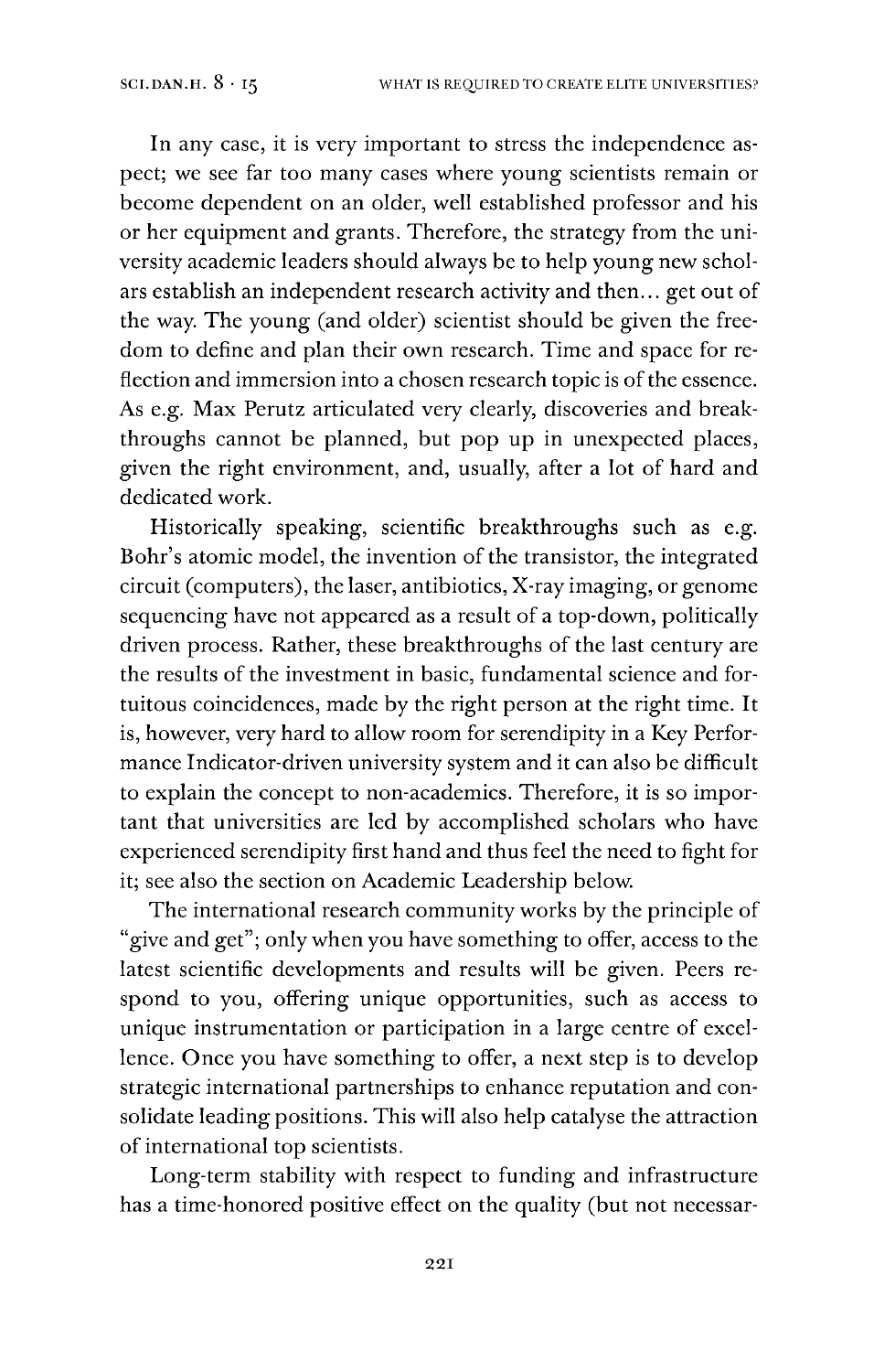ily quantity) of research output. Most university researchers do not have the luxury of long-term funding; this is a result of two tendencies, both, in fact, inspired by the aforementioned focus on excellence: First, a progressively larger fraction of funding is being awarded in open competition and second, the average grant amount has increased. These tendencies conspire to concentrate funding on fewer hands, which tends to make it more difficult for rising stars to gain independence, thus severing the line of succession.

As a result, unfortunately, we see many talented (too often female) PhDs opt out of the academic career path. Add to this, relatively low salaries, time lost on writing unsuccessful grant applications, and the prospect of temporary positions for a decade, and the choice is often straightforward. Politicians and university managements must work to counteract this unfortunate tendency by designing clear career paths, for instance by implementing a US-inspired tenure-track system, which, however, has its own pros and cons.

# Excellence in Knowledge Transfer

An elite university must also, in line with the definition above, be a vehicle of knowledge transfer. While a very efficient form of knowledge transfer happens naturally with the employment of young candidates with strong core competences, a university must also collaborate very directly with industry on more strategic and applied aspects. To this end, it is crucial to build upon the competences of researchers trained in basic science, as are only found at universities. In fact, experience shows that the best "applied" scientist is often also the best "basic" scientist and vice versa. This simple truth was formulated early on by Louis Pasteur (1822-1895):

*There does not exista category ofscience to which one cangivethenameappliedscience. There are science and the applications ofscience, bound together as thefruit ofthe tree which bearsit.*

Collaboration with industry has not traditionally carried with it academic merit, so changing from a career path in industry to academ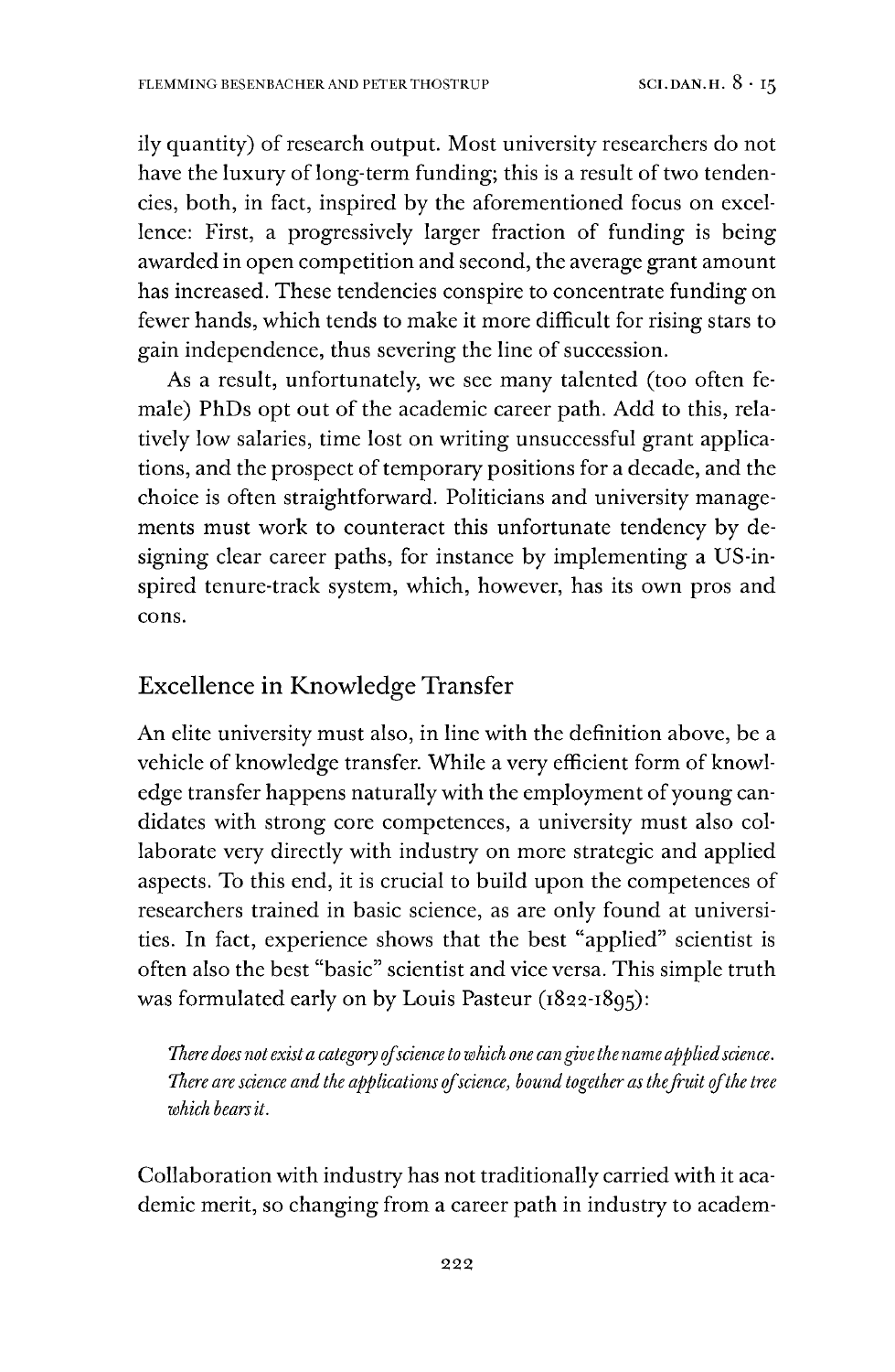ia has been (and often still is) impeded by the fact that researchers are measured with different yardsticks inside and outside academia.

Industry collaboration has therefore not come naturally to academia, and consequently, universities have struggled to establish fruitful collaboration and knowledge exchange with industry. Growing distrust has brought with it the concept of "strategic research", as politicians are not convinced that researchers choose to conduct research in areas relevant to meeting the needs of industry and society. Such criticism is perhaps not entirely unwarranted, as scientists can do much more to position their research for the betterment of society at large (see SSR section below). In addition, and more recently, the realisation that future growth and jobs today critically depend on technological progress has spurred politicians to reallocate even more funding to industry-inspired/driven funding mechanisms.

As alluded to above, such industry-driven research must at all times be "balanced" by curiosity-driven research or we are in imminent danger of sawing off the branch we are sitting on. The real challenge is thus to create sustainable links between groundbreaking research and its exploitation in technologies, which can help meet industry needs and in effect also meet societal challenges.

One particularly raw nerve is the university organisations (socalled Tech Trans Offices, TTOs) handling industry contracts, patent applications and the formation of spin-out companies based on discoveries made by university personnel. With no intent to demean the role of legal aspects in such activities, we notice a desperate need to employ experienced innovators with specific knowledge and experience from real life in this particular area, since these are the only ones who can make qualified assessments of the potential market value of a given discovery. The current incentives set up for TTOs encourage them to file and uphold too many patent applications; a far better approach would be to critically assess the value of a given discovery and only move on with the most promising ones.

In our view, a university TTO is not well placed inside a university. It should be kept an agile separate entity working on fully commercial, for-profit terms and should be part of a University Development Fund (UDF) fully owned by the University. The UDF helps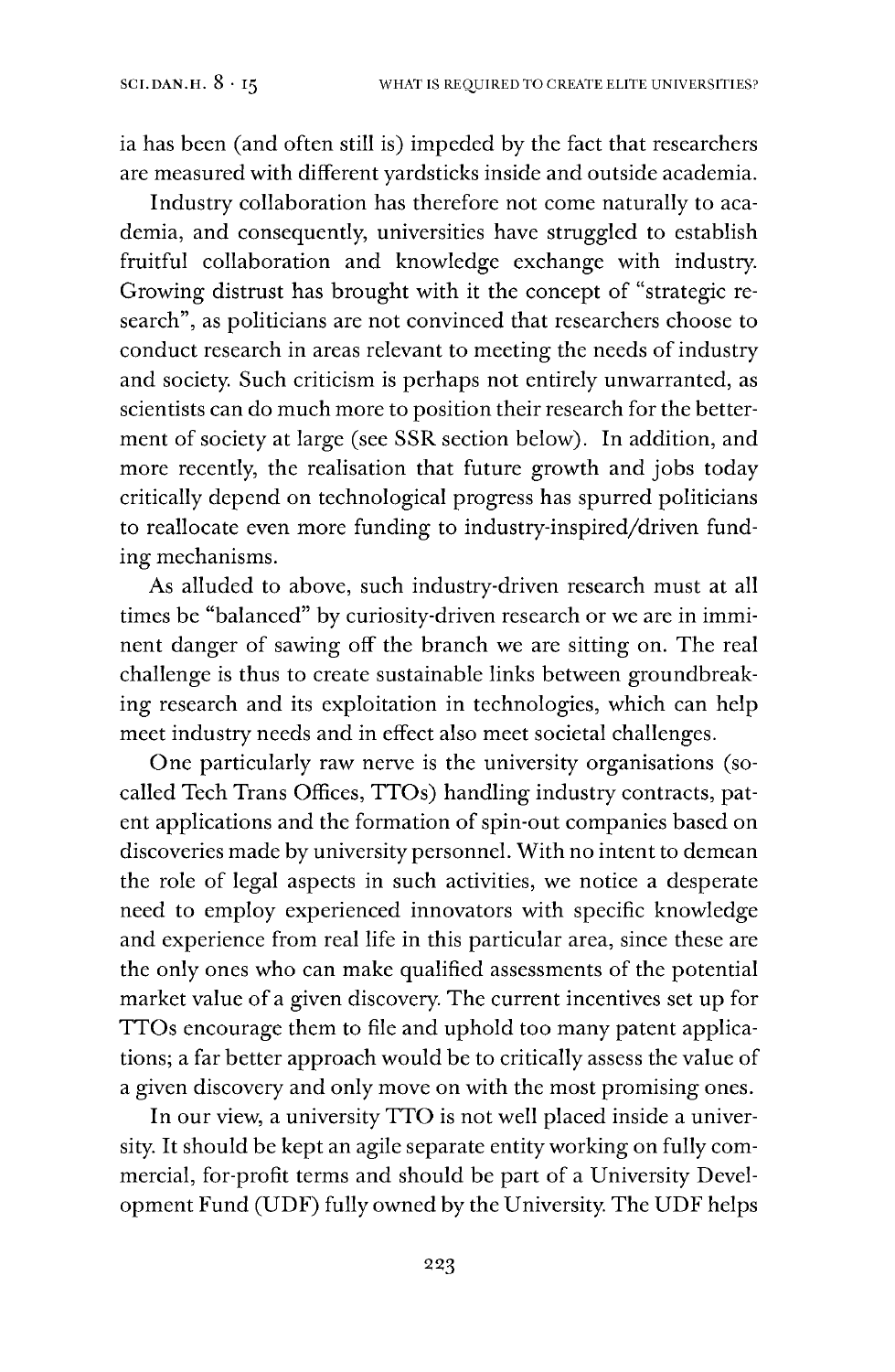commercialise research results, write business plans, create startup companies, provide labs with free rent, and offer funds to bridge the gap from lab to incubators to professors and students (alumni students may act as mentors). UDF should own stocks in several companies. Not only does such a construction solve the problem of being able to attract skilled staff on market terms, but it also creates the right incentives that actually encourage knowledge transfer to society in all its forms and shapes.

# Scientific social responsibility

It should always be the duty and ambition of scientists to make sure that discoveries with potential societal impact and utility are brought to the proof-of-concept stage and exposed to professional assessment with a view of exploitation and further development in a professional business environment. This is an aspect of what we have denominated *Scientific SocialResponsibility* (SSR) as an analogue to industry *Corporate SocialResponsibility* (CSR).[2](#page-8-0)

In practical terms, this means that the scientist, to a larger extent, should accept a societal responsibility by selecting projects where his or her talent can flourish while at the same time creating value for society; this goes for both the natural sciences, social sciences and the humanities:

*"Itisthe responsibility ofscientiststoposition theirresearchforthe bettermentofsociety and to help meet the GrandChallenges ofourtime"*

We propose that accepting and voicing SSR will help researchers regain societal and thereby political trust and hopefully counteract the allocation of funds for fruitless top-down strategic projects and attempts at political control, often resulting in non-applicable applied science.

<span id="page-8-0"></span><sup>2.</sup> P. Krogsgaard-Larsen, P. Thostrup, F. Besenbacher, Angew. Chem. Int. Ed. 2011, 50, 10738  $- 10740.$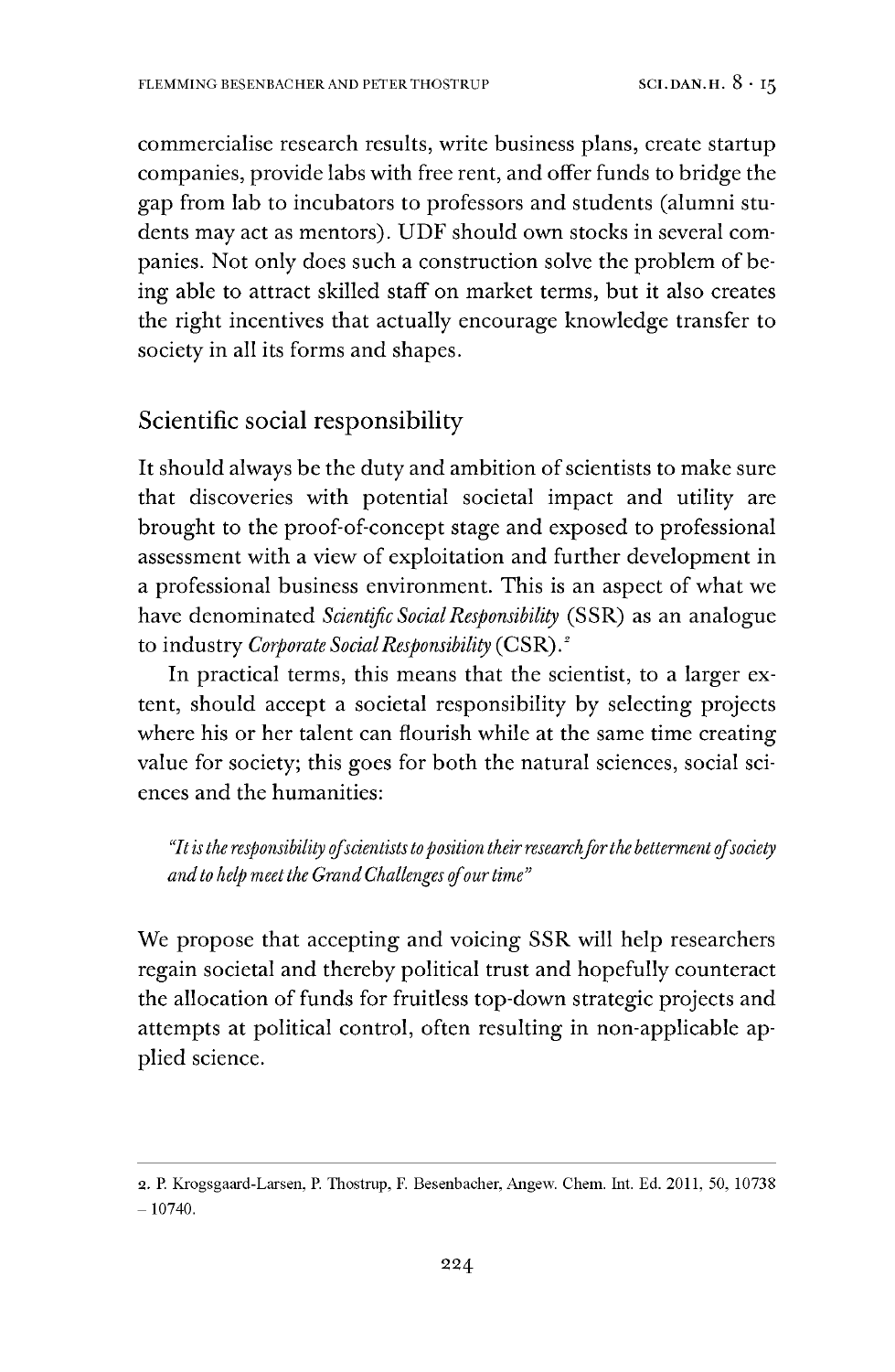# Public-Private Partnership

In all likelihood, we are going to see an even stronger shift in academia-industry collaboration towards taking industry needs as the starting point for the definition of the subject matter of a given project. While this, by some, may be seen as a degradation of academic freedom, it is still to be preferred over someone external (as in "strategic") to the collaboration, doing the defining. In any case, most scientists and students in fact find it very motivating to see concrete improvements or new products appearing as a result of their endeavors.

An elite university, performing well on the aspect of knowledge transfer, thus knows how to support the formation of lasting, trustful relationships between its academics and companies. As is the case for research careers or department reputation, there is usually no quick way to kick start industry collaboration. University management has a role to play in facilitating meetings between researchers but the real work and point of contact is done between level researchers communicating freely. Experience shows that this is only possible when a company employs scientists, i.e. when the company in question is either quite large and/or based on advanced technologies. If small and medium-sized enterprises (SMEs, in fact most European companies) are to become more strongly involved, other modes of collaboration, clustering, and facilitators may be needed.

In general, however, the unfortunate truth is that Europe still falls behind countries like the US and Israel in reaping the benefits from our high level of research, i.e. we fail to turn new discoveries into business. Closer interaction between private and public actors, so-called public-private partnership, is needed, both to ensure faster exploitation of new discoveries but, importantly, also because grand challenges, which impact several societal aspects at once, can only be met through cross-sectorial and cross-disciplinary collaboration.

One such successful approach is the Innovation Fund Denmark (IFD), which funds industry-driven projects contributing to growth and job creation. IFD has taken a very focused approach to only fund projects, which actually benefit industry but with different in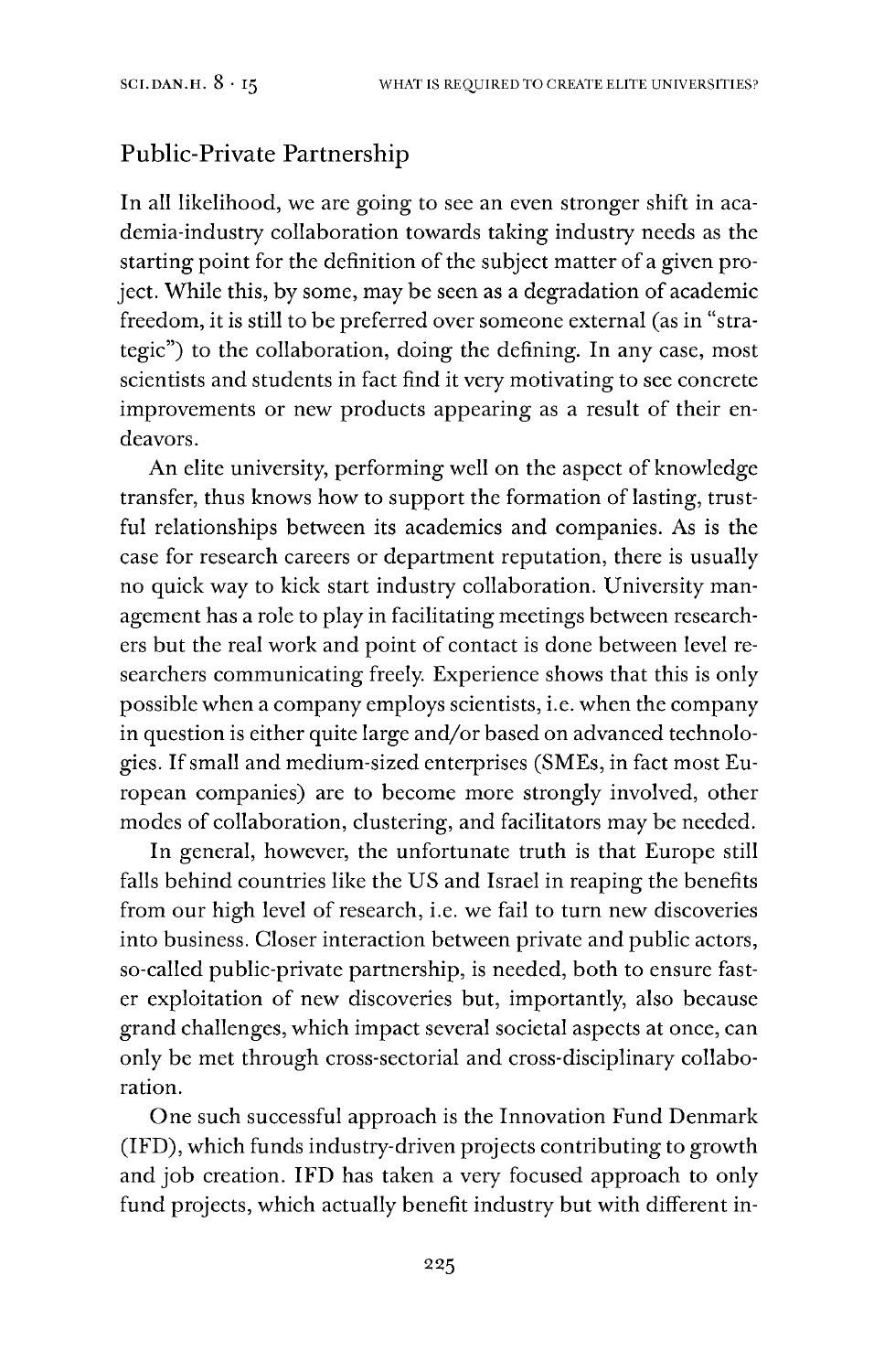struments targeting large companies, SMEs, and budding innovators. We are encouraged by the fact that the European Commission has recently proposed a fund quite similar to IFD.

## Academic Leadership

Excellent academic leadership is required and crucial for universities to fulfill their purposes in education, research, and innovation. Today we see a stronger focus on leadership at universities, which were previously often governed by peer councils designed in an age where change came slowly. The flipside of professional leadership and the adjoining implementation of *newpublicmanagement* is the very unfortunate tendency of über-bureaucratisation. Following the Perutz quote above, bureaucracy is to be minimised at all cost, so this is an unfortunate development, to say the least.

Universities should not be led by managers without strong research and education experience - we need to put ''Socrates in the Board Room"[3](#page-10-0) and instate individuals who are accomplished scholars and respected by their peers. This makes scholars more credible because they are the only ones with a deep understanding of the core business of a university. The leadership must work to set quality thresholds for the university and must hire outstanding deans and heads of departments following Weil's law:

*First-ratepeople hire otherfirst-rate people, second-ratepeople hire third-ratepeople and third-ratepeople hirefifth-ratepeople.* Andre Weil, French mathematician (1906-1998)

Project management is, however, the central type of academic leadership in a university organisation. This is where the real work is done. Project management must be prioritised and the project manager must set the right team, driven by high academic standards towards new insight. These research managers deserve academic

<span id="page-10-0"></span><sup>3.</sup> Amanda H. Goodall, Socrates in the Boardroom: Why Research Universities Should Be Led by Top Scholars, Princeton University Press, 2010.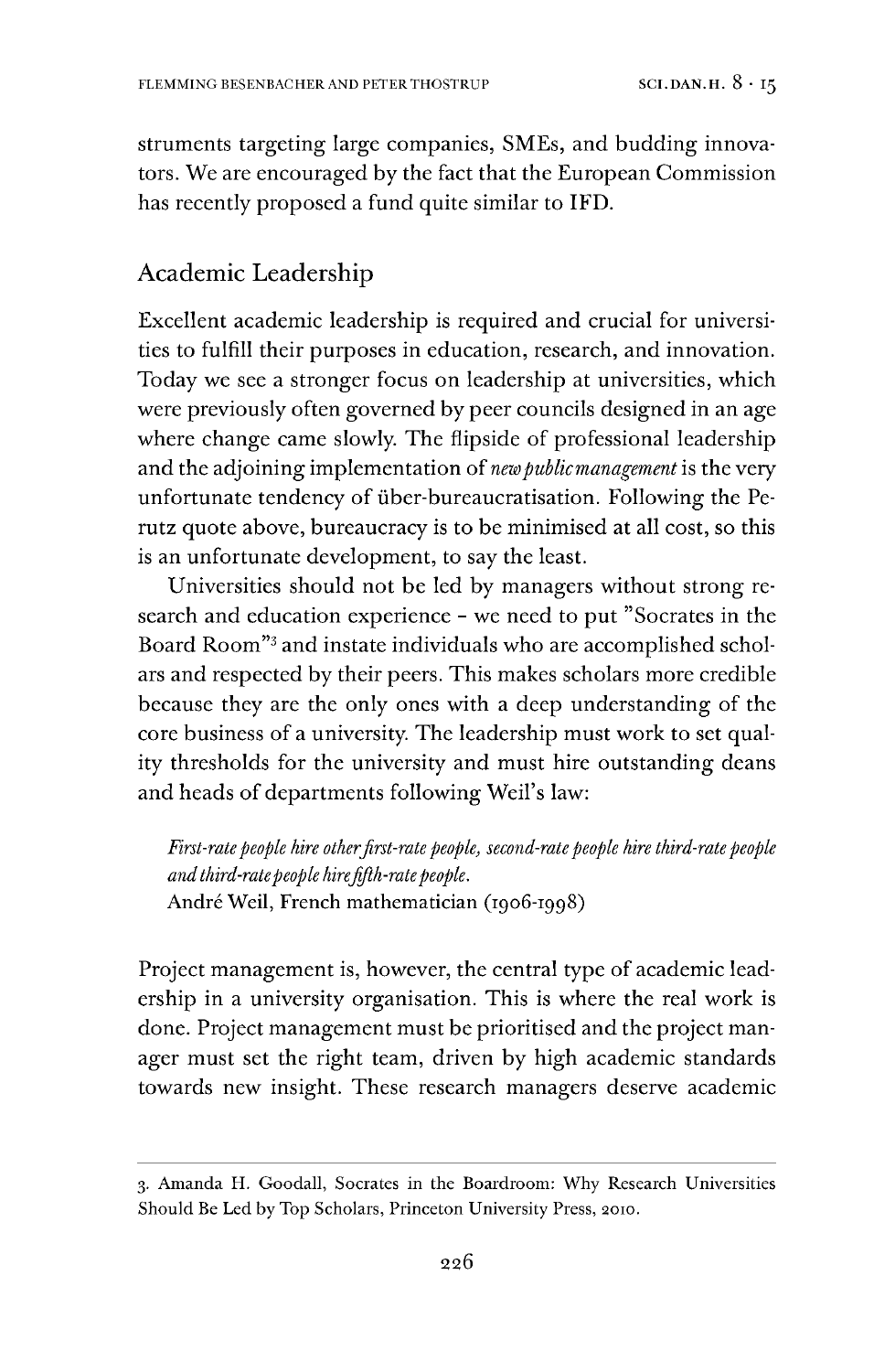freedom and sufficient resources. These are not privileges given, but earned, by those who demonstrate excellent and dynamic research results.

# Case: The Future of Danish Elite Universities

The Danish educational system has been the battleground for numerous ideological battles over decades but has nonetheless stayed relatively stable. In international comparisons, it remains a very expensive system that does not deliver top-ranking results at all levels. At present, Danish primary-school students only attain a place in the top 25 in both reading and mathematics. These disappointing rankings are explained as a result of a schooling system which does not focus on rote learning but rather emphasizes critical and independent thinking.

All eight Danish universities deliver education at both Bachelor's, Master's and PhD levels. Few Danish students, unlike in the US for example, finish their studies at the Bachelor's level, as students have a *right* to be admitted to graduate studies after having completed a Bachelor's degree, thus contributing to a degree of general over-education. As a result, there is practically no labor market for Bachelors.

The entire Danish schooling system is free. At university level, there are no tuition fees and students are actually paid approximately 10,000 \$ per year, both at the Bachelor's and Master's level. The argument behind this generous system was originally the need to break with "negative social inheritance", i.e. the fact that children of uneducated parents are unlikely to complete a higher education. Not surprisingly, the effect has shown to be rather limited. Furthermore, this may also be why some students are seen to take a lax approach to their studies; some report spending only 25 hours per week studying during Bachelor's and Master's studies, including classes at the university. Obviously, this is far too little, although many students do a great and very dedicated job. Because of this, there is good reason to advocate elite programs for the best talents who are also prepared to prioritise their studies and work hard.

One concrete proposal that could kill two birds (i.e. over-educa-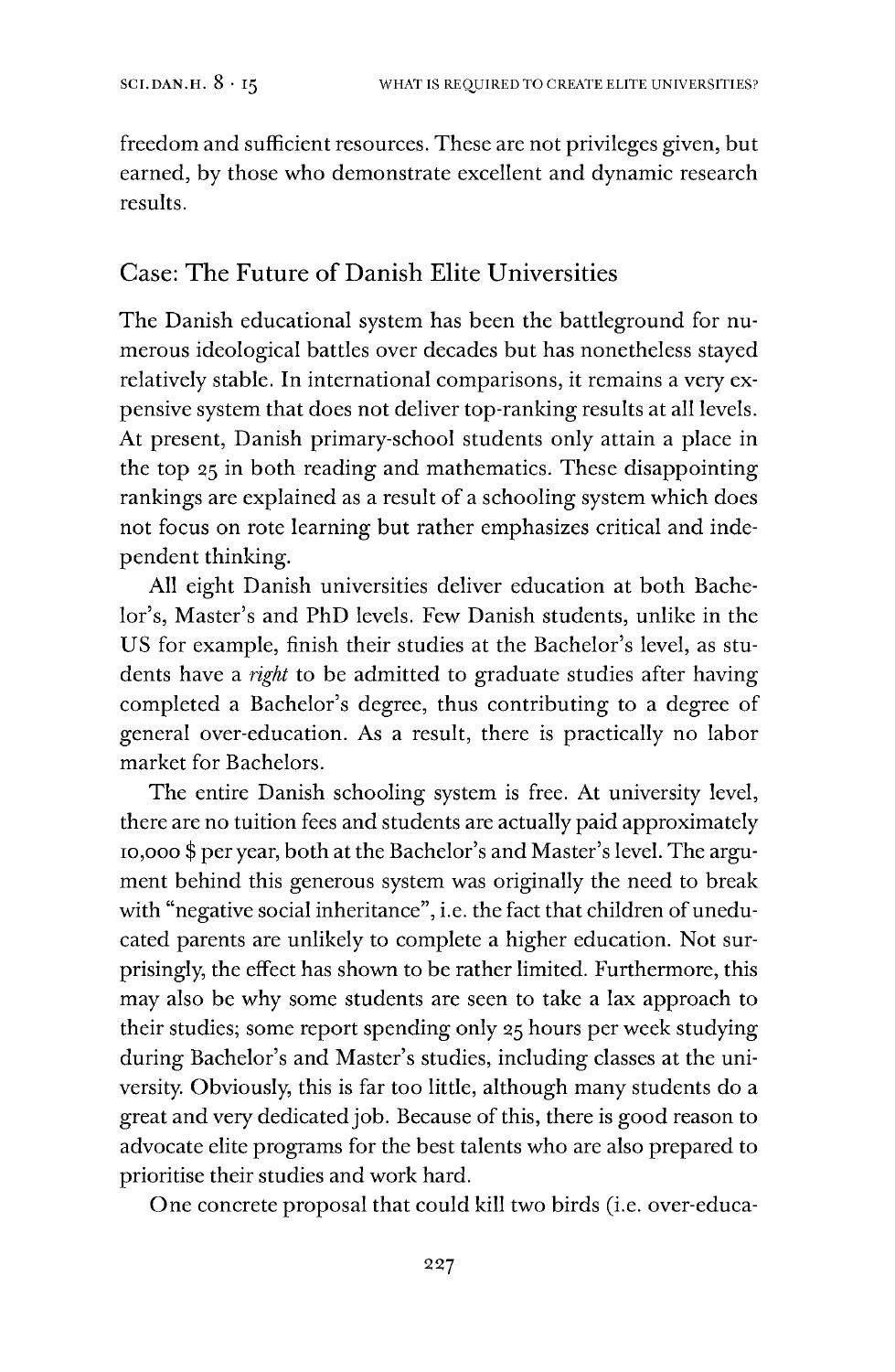tion and misspent funds) with one stone, is to limit economical support to the Bachelor level and offer interest-free loans at the Master's level. The money saved on economic support should not be removed from the university system, though, but rather reinvested in research and innovation. At the same time, the right to continue at Master's level after a Bachelor should be revoked.

As a PhD student at Danish Universities, you receive what amounts to a decent salary, about 45,000 \$ per year, which makes the Danish PhD program extremely lucrative and expensive compared to international standards. With a surge in the number of PhD students over the last 10-15 years, the talent pool of excellent scholars has been emptied. Without the ability and effort to attract the necessary number of outstanding foreign talents, a high percentage of a given student year continues onto PhD studies, again contributing to the general over-education in the Danish system.

In addition to over-education in the higher education system, vocational educations have seen a strong decline in student mass over the last decade, most likely because this type of education has become less prestigious in the Danish society. In an attempt to meet a perceived need, and sometimes as a result of an institution's own ambitions, vocational educations have been the subject of academisation, i.e. a stronger focus on theoretical aspects. While it is necessary to teach digital competences, vocational education still has practical elements that are in strong demand. The Danish society heavily depends on excellence in the vocational sector as well.

In general, Denmark is performing very well in international comparisons on research performance relative to the number of inhabitants. Denmark usually appears in the top 3-5 and has done so for decades, probably reflecting a relatively stable university system and funding situation over the same period of time.

Denmark has eight universities but only three elite universities in the top 100 in international rankings; for a country with about <sup>5</sup> million inhabitants, eight research universities is a (too) high number caused by regional considerations. As discussed above, the right talent mass is of the essence for producing excellent research and in the current landscape, we indeed see too many subcritical research and educational environments.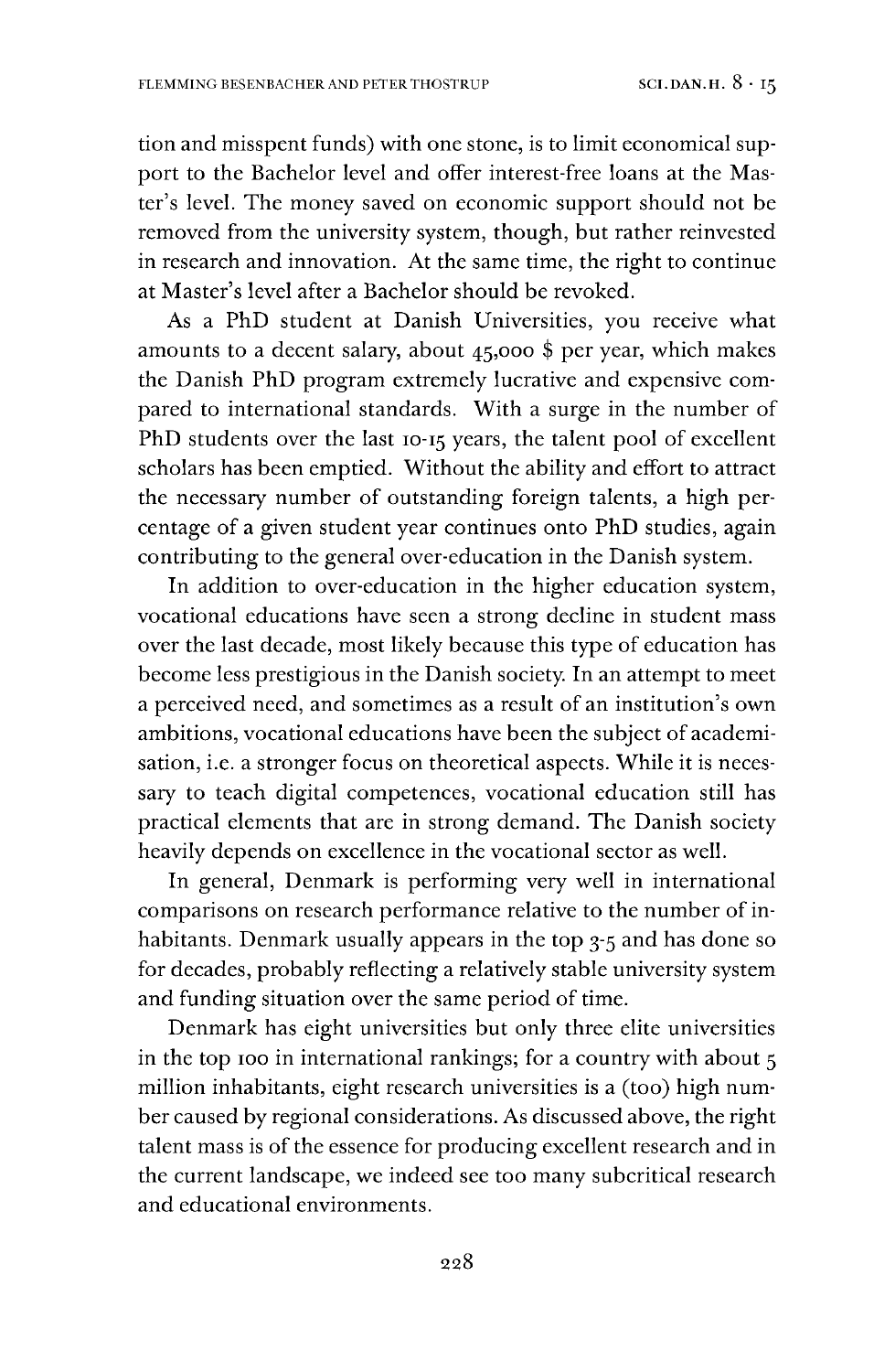The natural consequences of the considerations in the preceding sections are *mergers* and *work sharing.* While the former may be difficult to implement on a short timescale, incentives should at least be set up, encouraging vice-chancellors at Danish Universities to improve the coordination of the distribution of different research fields, and hence studies, among universities. This would also have the effect of "forcing" students to travel to the university where their study of choice is offered. This is the case in most other countries, and Danish students would be able to do the same.

In a time of dwindling research funds, a next natural step would be to limit the elite international research activities to the three universities in the ioo-international ranking. Regional universities could still retain Bachelor's level programs and maybe Master'<sup>s</sup> level as well, which, as we have seen, will become more important in the future. Sometimes, students would have to relocate to attend a Master's program. This model, practiced in many other countries, seems to meet both regional and national needs.

In terms of knowledge transfer to society, Denmark does not match its high ranking in research performance. Performance below par is seen both in the number of university spin-outs and lucrative patents. The recently established Innovation Fund Denmark (see above) appears to be making an important contribution towards improving the degree of knowledge transfer from universities to society, but the Danish TTO system is not well-functioning and needs to be completely reconstructed. We need to improve our ability to commercialise research and create start-ups. One way forward would be to have the TTO become part of an excellent separate for-profit company e.g. a "University Development Fund (UDF)", owned by the Universities or the government, but operated from a professional business angle. The UDF should provide funds to bridge the gap from lab to incubators to professors and students and successful alumni students may act as mentors. The UDF should be able to own stocks in the companies, and initial investments in start-up companies can be protected from dilution by an Investment Opportunities Fund, run by the UDF. The UDF might reinvest in young talented scholars doing excellent basic research during, for example, their PhD and postdoc